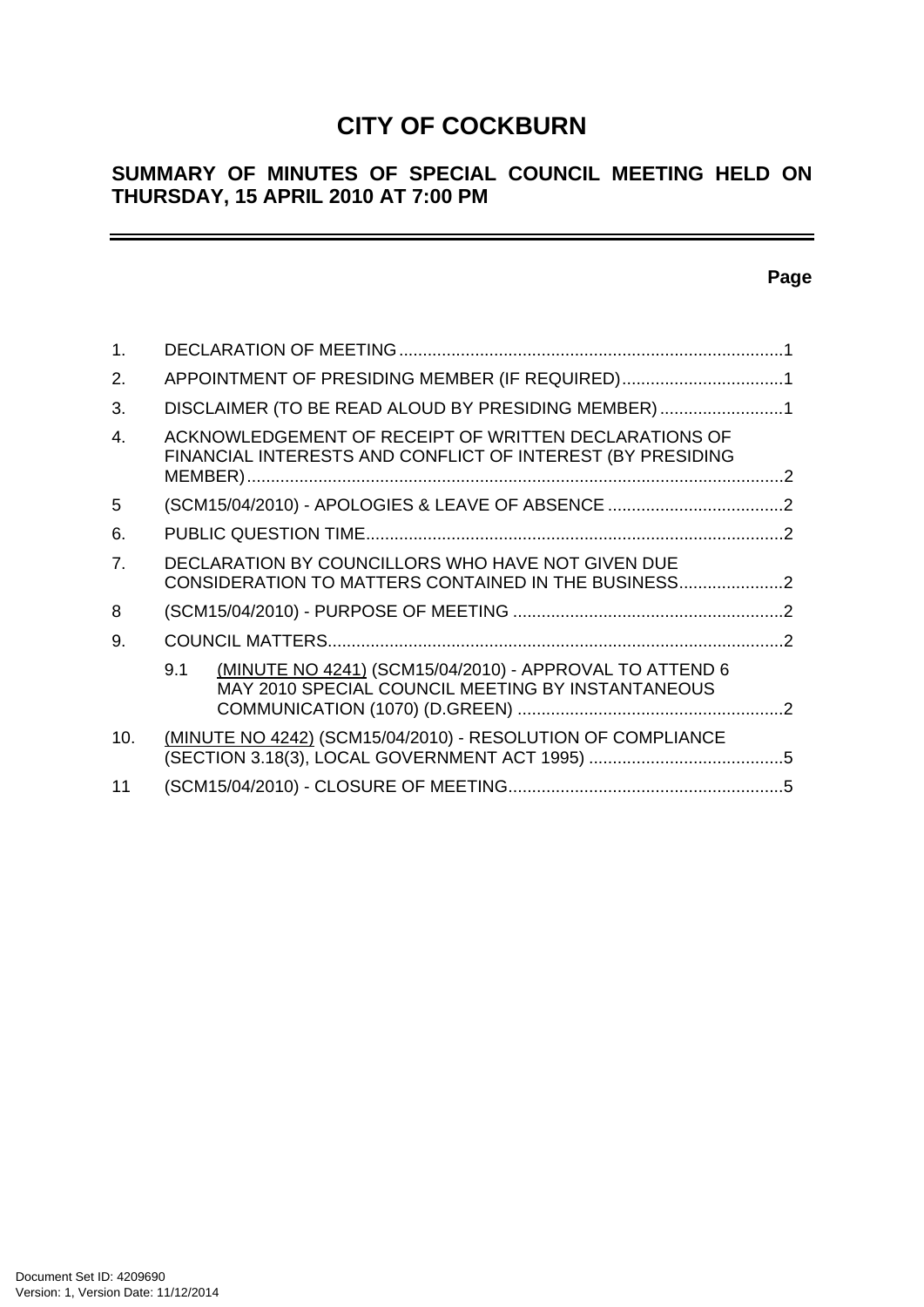Document Set ID: 4209690<br>Version: 1, Version Date: 11/12/2014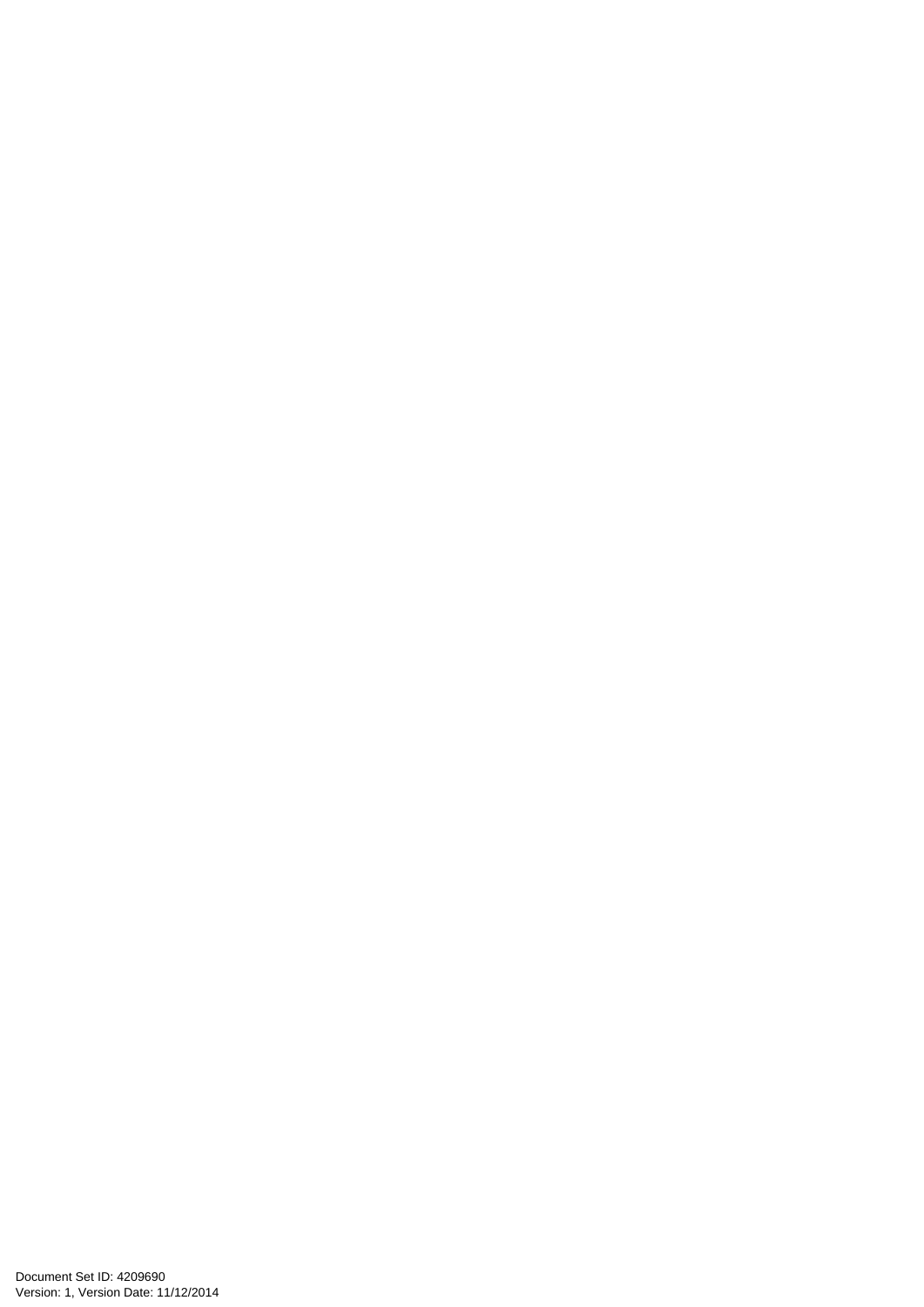# **CITY OF COCKBURN**

# <span id="page-2-0"></span>**MINUTES OF SPECIAL COUNCIL MEETING HELD ON THURSDAY, 15 APRIL 2010 AT 7:00 PM**

#### **PRESENT:**

## **ELECTED MEMBERS**

| Mayor      |
|------------|
| Councillor |
| Councillor |
| Councillor |
| Councillor |
| Councillor |
| Councillor |
| Councillor |
|            |

#### **IN ATTENDANCE**

| Mr S. Cain      | $\sim$ 100 $\mu$ | <b>Chief Executive Officer</b>                |
|-----------------|------------------|-----------------------------------------------|
| Mr D. Green     | $\blacksquare$   | Director, Administration & Community Services |
| Mr S. Downing   | $\sim$ 10 $\pm$  | Director, Finance & Corporate Services        |
| Mr M. Littleton | $\sim$ 100 $\mu$ | Director, Engineering & Works                 |
| Mr D. Arndt     | $\sim$           | Director, Planning & Development              |

#### **1. DECLARATION OF MEETING**

The Presiding Member declared the meeting open at 7.02pm.

# **2. APPOINTMENT OF PRESIDING MEMBER (If required)**

Not applicable.

# **3. DISCLAIMER (To be read aloud by Presiding Member)**

Members of the public, who attend Council Meetings, should not act immediately on anything they hear at the Meetings, without first seeking clarification of Council's position. Persons are advised to wait for written advice from the Council prior to taking action on any matter that they may have before Council.

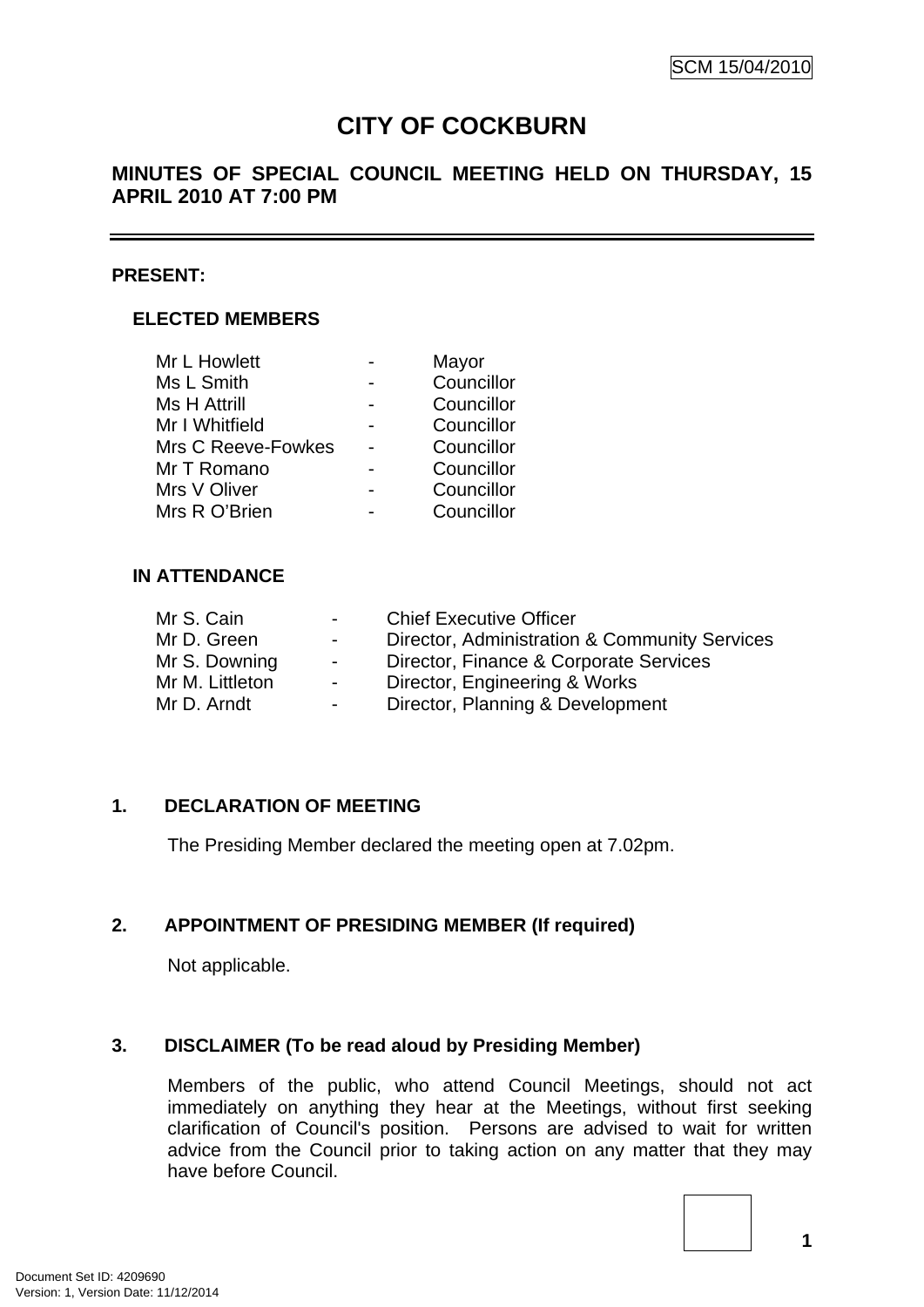## <span id="page-3-0"></span>**4. ACKNOWLEDGEMENT OF RECEIPT OF WRITTEN DECLARATIONS OF FINANCIAL INTERESTS AND CONFLICT OF INTEREST (by Presiding Member)**

Nil

## **5 (SCM15/04/2010) - APOLOGIES & LEAVE OF ABSENCE**

- ¾ Deputy Kevin Mayor Allen Apology
- > CIr Sue Limbert Apology

## **6. PUBLIC QUESTION TIME**

Nil

## **7. DECLARATION BY COUNCILLORS WHO HAVE NOT GIVEN DUE CONSIDERATION TO MATTERS CONTAINED IN THE BUSINESS**

Nil

## **8 (SCM15/04/2010) - PURPOSE OF MEETING**

The purpose of the meeting is to approve the arrangement for Clrs Oliver and Attrill to participate in the Special Council Meeting of 6 May 2010 via telephone link from Victoria, between the hours of 6.00pm (Western Australian Standard Time) until the completion of the meeting.

#### **9. COUNCIL MATTERS**

## **9.1 (MINUTE NO 4241)(SCM15/04/2010) - APPROVAL TO ATTEND 6 MAY 2010 SPECIAL COUNCIL MEETING BY INSTANTANEOUS COMMUNICATION (1070) (D.GREEN)**

#### **RECOMMENDATION**

That Council approves of the arrangements for Clrs Oliver and Attrill to participate in the Special Council Meeting of 6 May 2010, via telephone link from Melbourne, Victoria, between the hours of 6.00pm (Western Australian Standard Time) until the completion of the meeting.

# **TO BE CARRIED BY ABSOLUTE MAJORITY OF COUNCIL**

**2**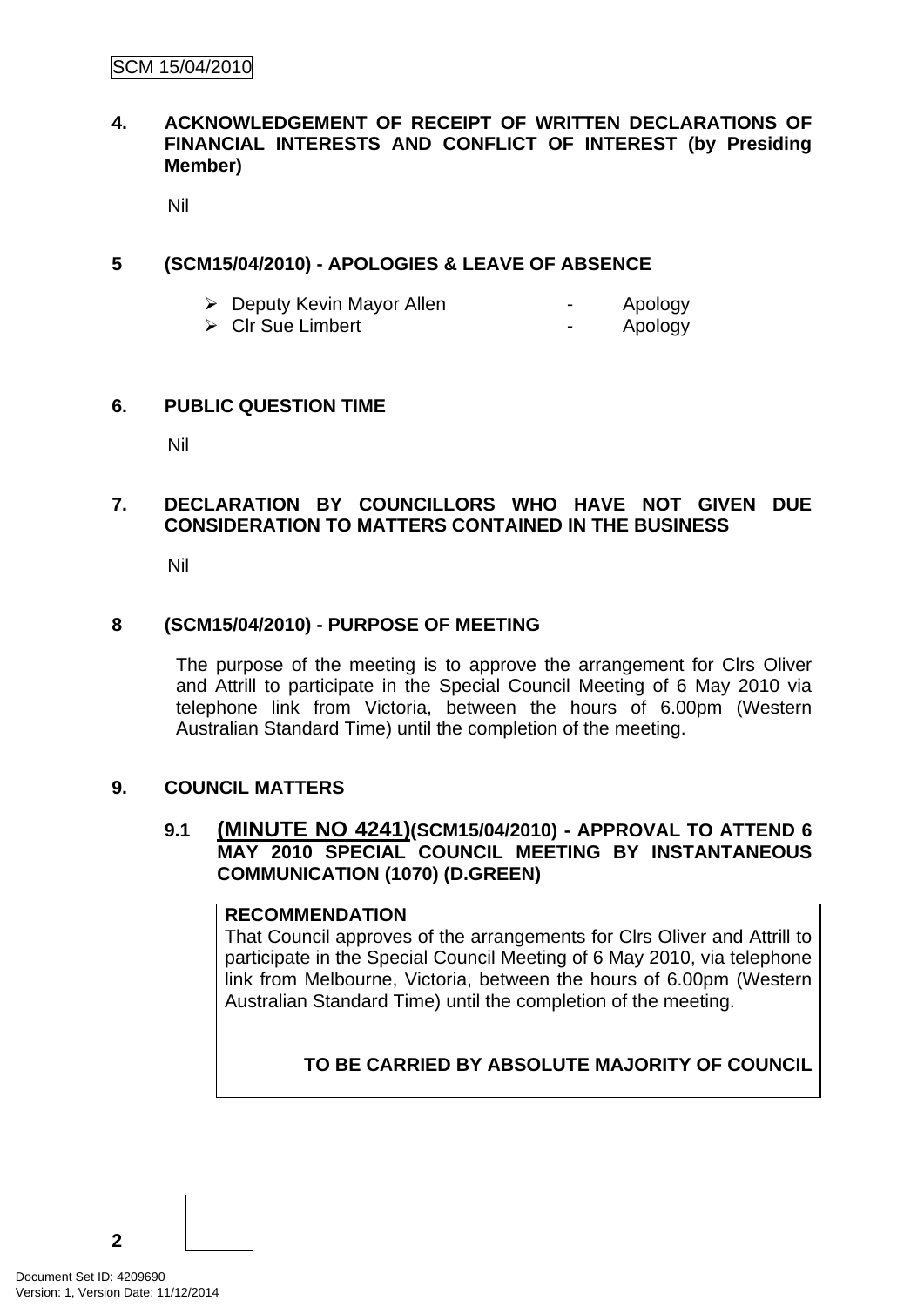#### **COUNCIL DECISION**

MOVED Clr C Reeve-Fowkes SECONDED Clr R O'brien that the recommendation be adopted.

## **CARRIED BY ABSOLUTE MAJORITY OF COUNCIL 8/0**

#### **Background**

The Local Government (Administration) Regulations enables Elected Members to participate in Council meetings under certain conditions via "instantaneous communication" channels, if they are unable to attend the meeting in person. Clrs Oliver and Attrill have advised that they will be in Melbourne, Victoria on the date of the 6 May 2010 Special Council Meeting and would like to participate in the Council Meeting via telephone link.

#### **Submission**

For Council to approve of the arrangements for Clrs Oliver and Attrill to participate in the Special Council Meeting to be held on 6 May 2010 by telephone link-up from Melbourne, Victoria.

#### **Report**

A briefing paper has been prepared outlining the likely issues which will require consideration by Council in advance of approving the arrangements and place being proposed to include Clrs Oliver and Attrill as participants at the 6 May 2010 Special Council Meeting (see attachment). Clrs Oliver and Attrill have advised that they will be staying in a private room at the Medina Executive, 550 Flinders Street, Melbourne on the evening of the 6 May 2010 Council Meeting and will be otherwise unaccompanied. It is intended to use the room as the place from which to participate in the meeting proceedings, either by way of a hotel provided telephone or personal mobile telephone, should the room telephone not have a hands free and speaker function.

As there will be no other persons present for the duration of the connecting call and all information will be provided to Clrs Oliver and Attrill via email to a Council computer address or, if necessary, to the hotel by facsimile, it is considered the hotel room is a suitable place for the purposes of the legislation. An appropriate telephone communication system is in place to accommodate Council's requirements.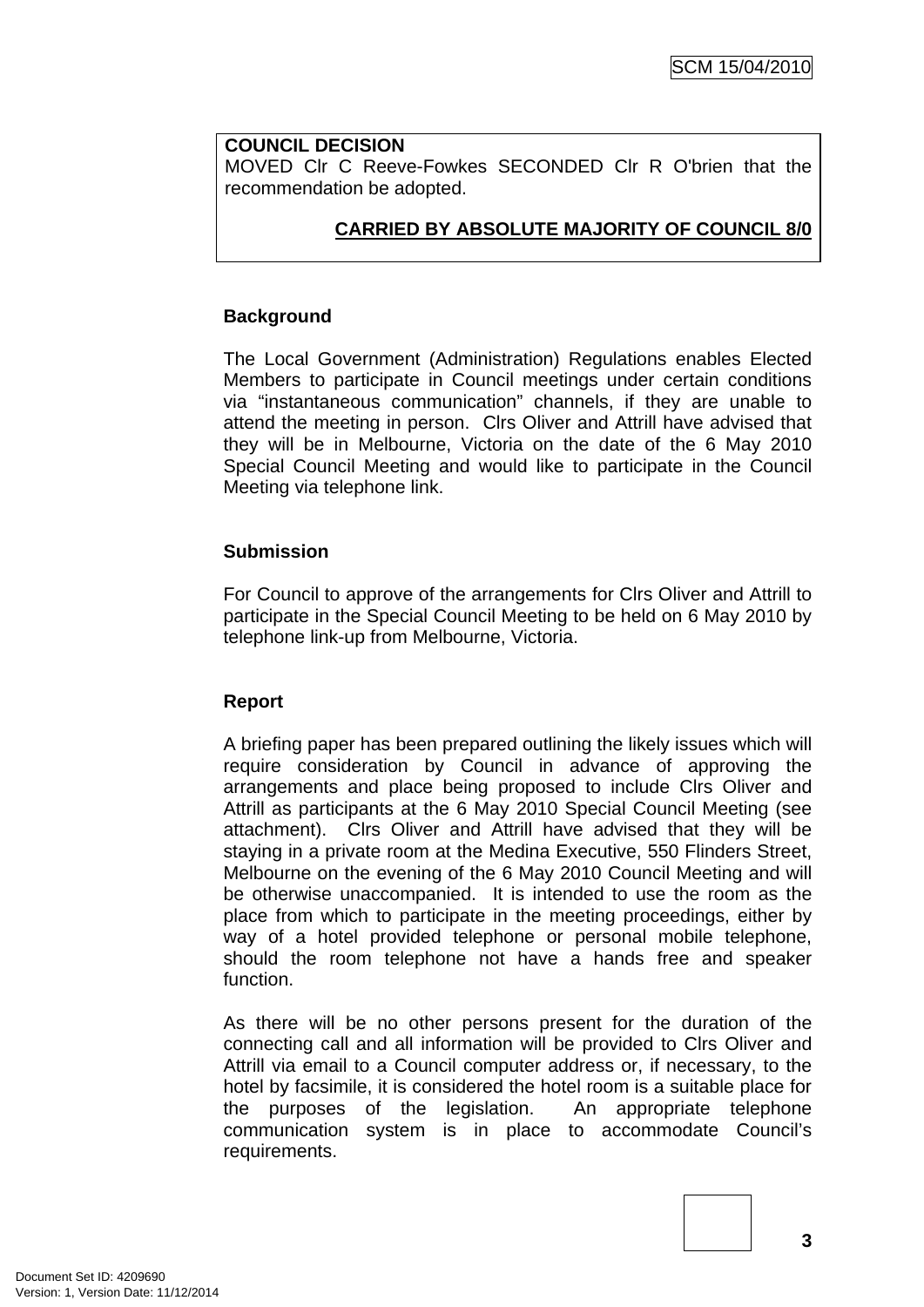In all other respects, the meeting processes are expected to comply with legislative requirements and it is therefore recommended that Council approves of the arrangements and place proposed to conduct the meeting.

#### **Strategic Plan/Policy Implications**

#### **Governance Excellence**

• To conduct Council business in open public forums and to manage Council affairs by employing publicly accountable practices.

#### **Budget/Financial Implications**

Funds are available in the Governance – Elected Members Expenditure Account 110-6246 – Councillor Communication Expenses for the cost of the telephone call.

#### **Legal Implications**

Regulation 14A of the Local Government (Administration) Amendment Regulations 2005 refers.

#### **Community Consultation**

N/A

#### **Attachment(s)**

Briefing Notes for Conducting a Council Meeting with an Elected Member(s) by Means of Instantaneous Communication.

#### **Advice to Proponent(s)/Submissioners**

N/A

#### **Implications of Section 3.18(3) Local Government Act, 1995**

Nil.

**4**